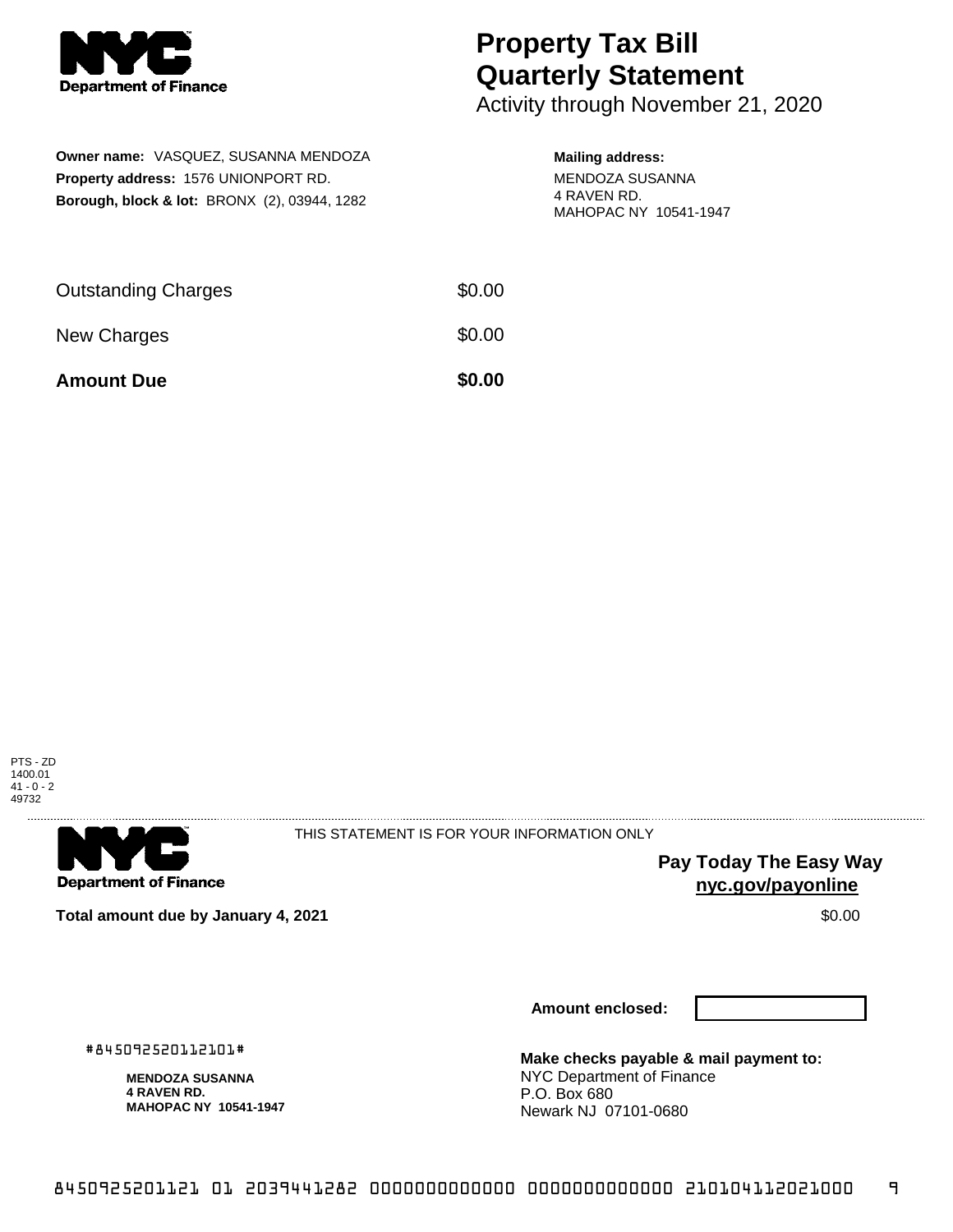

| <b>Previous Charges</b>                                |                      | Amount<br>\$0.00 |               |
|--------------------------------------------------------|----------------------|------------------|---------------|
| Total previous charges including interest and payments |                      |                  |               |
| <b>Current Charges</b>                                 | <b>Activity Date</b> | <b>Due Date</b>  | Amount        |
| Finance-Property Tax                                   |                      | 01/01/2021       | \$0.00        |
| Adopted Tax Rate                                       |                      |                  | $$-7.66$      |
| Payment Adjusted                                       | 01/01/2021           |                  | \$7.66        |
| <b>Total current charges</b>                           |                      |                  | \$0.00        |
| <b>Tax Year Charges Remaining</b>                      | <b>Activity Date</b> | <b>Due Date</b>  | <b>Amount</b> |
| Finance-Property Tax                                   |                      | 04/01/2021       | \$0.00        |
| Adopted Tax Rate                                       |                      |                  | $$-7.66$      |
| <b>Early Payment Discount</b>                          |                      | 04/01/2021       | \$0.08        |
| Payment Adjusted                                       | 01/01/2021           |                  | \$7.58        |
| Total tax year charges remaining                       |                      |                  | \$0.00        |
| <b>Overpayments/Credits</b>                            | <b>Activity Date</b> | <b>Due Date</b>  | <b>Amount</b> |
| Refund Available                                       |                      | 10/01/2017       | $$-4.66$      |
| Refund Available                                       |                      | 10/01/2017       | $$-4.66$      |
| <b>Credit Balance</b>                                  |                      | 07/01/2020       | $$-15.24$     |
| Total overpayments/credits remaining on account        |                      |                  | \$24.56       |

You must apply for a refund or a transfer of credits resulting from overpayments within six years of the date of **the overpayment or credit. Please note that overpayments and credits are automatically applied to unpaid taxes.**

## **Home banking payment instructions:**

- 1. **Log** into your bank or online bill pay website.
- 2. **Add** the new payee: NYC DOF Property Tax. Enter your account number, which is your boro, block and lot, as it appears here: 2-03944-1282 . You may also need to enter the address for the Department of Finance. The address is P.O. Box 680, Newark NJ 07101-0680.
- 3. **Schedule** your online payment using your checking or savings account.

## **Did Your Mailing Address Change?** If so, please visit us at **nyc.gov/changemailingaddress** or call **311.**

When you provide a check as payment, you authorize us either to use information from your check to make a one-time electronic fund

transfer from your account or to process the payment as a check transaction.